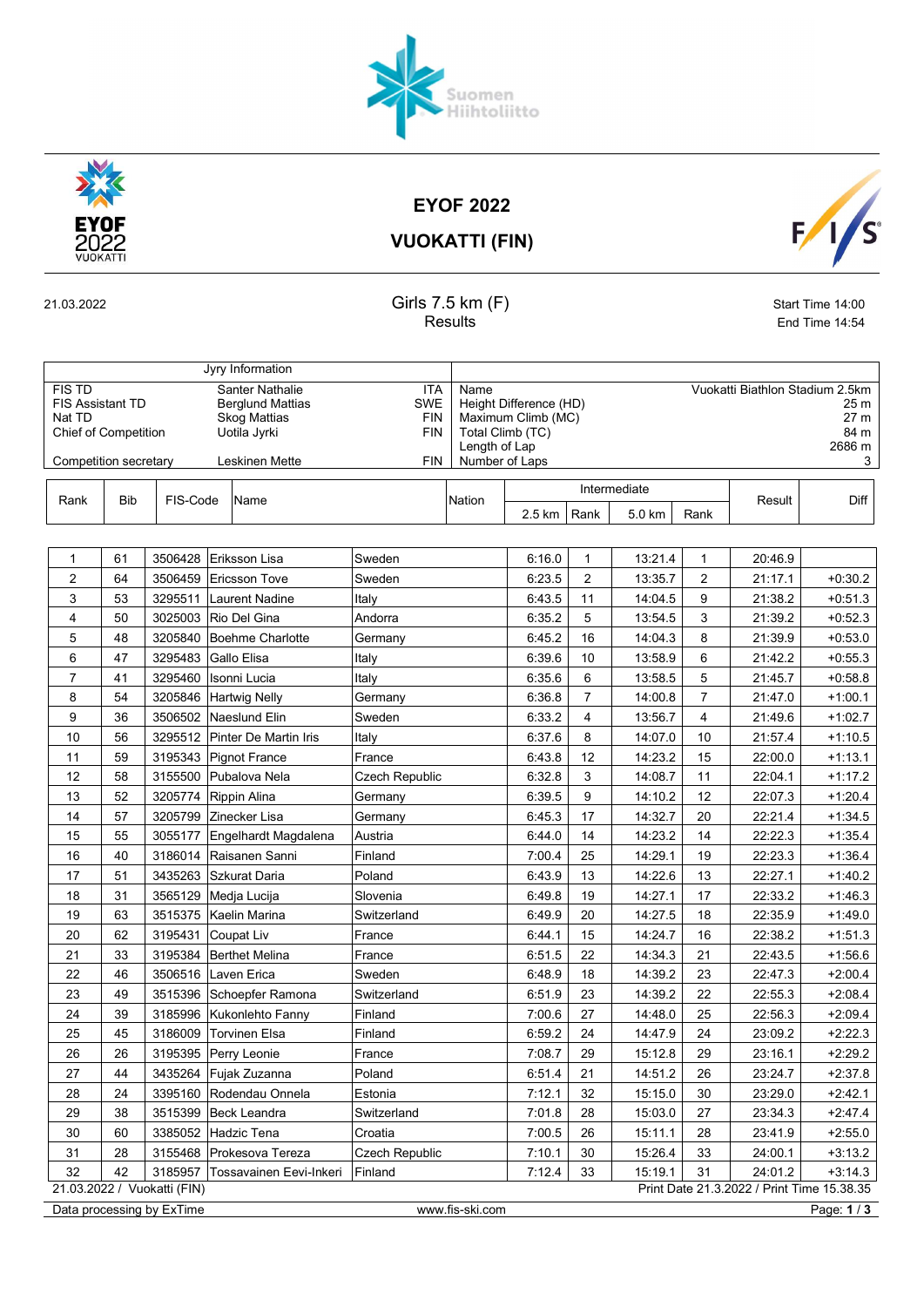## 21.03.2022 / Vuokatti (FIN) Print Date 21.3.2022 / Print Time 15.39.03

|  | Suomen<br>Hiihtoliitto |
|--|------------------------|
|  |                        |

## VUOKATTI (FIN)

| 21.03.2022 | Girls 7.5 km (F) | Start Time 14:00 |
|------------|------------------|------------------|
|            | Results          | End Time 14:54   |

| Rank | <b>Bib</b>     | FIS-Code Name |                                | <b>Nation</b>          | Intermediate |      |         |      | Result  | Diff      |
|------|----------------|---------------|--------------------------------|------------------------|--------------|------|---------|------|---------|-----------|
|      |                |               |                                |                        | 2.5 km       | Rank | 5.0 km  | Rank |         |           |
|      |                |               |                                |                        |              |      |         |      |         |           |
| 33   | 21             | 3435269       | Busko Oliwia                   | Poland                 | 7:16.2       | 34   | 15:31.7 | 34   | 24:02.5 | $+3.15.6$ |
| 34   | 32             | 3515398       | Steiger Nadia                  | Switzerland            | 7:10.7       | 31   | 15:24.7 | 32   | 24:02.6 | $+3:15.7$ |
| 35   | 35             |               | 3555083   Krampe Samanta       | Latvia                 | 7:23.2       | 36   | 15:35.3 | 35   | 24:28.3 | $+3.41.4$ |
| 36   | 17             |               | 3565128 Janezic Tia            | Slovenia               | 7:29.2       | 38   | 15:48.5 | 37   | 24:29.7 | $+3.42.8$ |
| 37   | 22             | 3055173       | Logonder Anna-Maria            | Austria                | 7:30.8       | 39   | 15:50.9 | 38   | 24:29.9 | $+3:43.0$ |
| 38   | 19             |               | 3435232 Mareczek Kinga         | Poland                 | 7:19.4       | 35   | 15:47.3 | 36   | 24:41.2 | $+3.54.3$ |
| 39   | 25             |               | 3395152 Kool Eliisabet         | Estonia                | 7:30.8       | 40   | 15:54.5 | 39   | 24:48.8 | $+4.01.9$ |
| 40   | 18             | 3155461       | ∣Vranova Iva                   | Czech Republic         | 7:27.8       | 37   | 15:59.3 | 40   | 24:51.0 | $+4.04.1$ |
| 41   | 34             | 3465059       | Reit Delia Ioana               | Romania                | 7:30.7       | 38   | 16:00.2 | 41   | 25:10.6 | $+4.23.7$ |
| 42   | 23             | 3695104       | Nikon Anastasiia               | Ukraine                | 7:44.4       | 44   | 16:28.2 | 44   | 25:29.6 | $+4:42.7$ |
| 43   | 6              | 3705090       | Bukasova Veronika              | Slovakia               | 7:39.6       | 42   | 16:26.6 | 42   | 25:30.9 | $+4.44.0$ |
| 44   | 10             | 3055181       | <b>Fercher Nadine</b>          | Austria                | 7:46.0       | 47   | 16:28.1 | 43   | 25:33.1 | $+4:46.2$ |
| 45   | $\overline{7}$ | 3565125       | Mocnik Eva                     | Slovenia               | 7:42.6       | 43   | 16:35.6 | 45   | 25:41.6 | $+4:54.7$ |
| 46   | 16             | 3785053       | Savickaite Egle                | Lithuania              | 7:50.9       | 49   | 16:36.1 | 46   | 26:04.1 | $+5:17.2$ |
| 47   | 29             | 3395166       | Aavik Andra                    | Estonia                | 7:50.4       | 48   | 16:43.1 | 48   | 26:04.6 | $+5:17.7$ |
| 48   | 12             | 3495153       | Etxabe Juaristi Alaia          | Spain                  | 7:59.3       | 54   | 16:50.1 | 50   | 26:05.0 | $+5:18.1$ |
| 49   | 9              | 3155501       | Dvorska Karolina               | Czech Republic         | 7:36.3       | 41   | 16:41.0 | 47   | 26:05.4 | $+5:18.5$ |
| 50   | 37             | 3525060       | Dursun Ozlem Ceren             | Turkey                 | 7:52.4       | 50   | 16:49.2 | 49   | 26:06.2 | $+5:19.3$ |
| 51   | 1              | 3705098       | Meszarosova Lea                | Slovakia               | 7:56.6       | 52   | 17:06.2 | 53   | 26:21.2 | $+5:34.3$ |
| 52   | 14             | 3695117       | Ivanchenko Anastasija          | Ukraine                | 7:45.7       | 46   | 16:52.0 | 51   | 26:23.4 | $+5:36.5$ |
| 53   | 8              | 3465065       | Dogaru Andreea                 | Romania                | 8:02.0       | 55   | 17:10.8 | 55   | 26:38.3 | $+5:51.4$ |
| 54   | 30             | 3715026       | Plakalovic Sara                | Bosnia and Herzegovina | 7:45.5       | 45   | 16:58.6 | 52   | 26:47.2 | $+6:00.3$ |
| 55   | 11             |               | 3525062 Kartal Sennur          | Turkey                 | 8:05.7       | 57   | 17:20.9 | 57   | 26:50.9 | $+6.04.0$ |
| 56   | 3              | 3705084       | Sulekova Sarah                 | Slovakia               | 7:59.2       | 53   | 17:10.7 | 54   | 26:52.3 | $+6.05.4$ |
| 57   | 20             | 3695107       | Kompaniiets Anastasiia         | Ukraine                | 7:53.4       | 51   | 17:12.0 | 56   | 27:01.9 | $+6:15.0$ |
| 58   | 43             | 325072        | Tita Nefeli                    | Greece                 | 8:05.5       | 56   | 17:32.2 | 58   | 27:32.4 | $+6.45.5$ |
| 59   | 5              |               | 3555092 Berzina Katrina        | Latvia                 | 8:21.2       | 59   | 17:57.3 | 59   | 27:56.8 | $+7:09.9$ |
| 60   | 13             | 3525067       | Soyaslan Zulfiye               | Turkey                 | 8:27.3       | 62   | 18:02.9 | 61   | 28:01.8 | $+7:14.9$ |
| 61   | 15             | 3745047       | Muradyan Angelina              | Armenia                | 8:27.2       | 61   | 17:59.5 | 60   | 28:08.1 | $+7:21.2$ |
| 62   | $\overline{4}$ |               | 3785055 Zemaityte Ruta         | Lithuania              | 8:33.3       | 63   | 18:26.6 | 63   | 28:36.2 | $+7.49.3$ |
| 63   | 27             | 3755014       | Danoska Mihaela                | North Macedonia        | 8:17.8       | 58   | 18:06.5 | 62   | 28:39.1 | $+7:52.2$ |
| 64   | $\overline{2}$ |               | 3695118   Nekrasova Anastasija | Ukraine                | 8:25.3       | 60   | 18:54.6 | 64   | 29:28.2 | $+8.41.3$ |